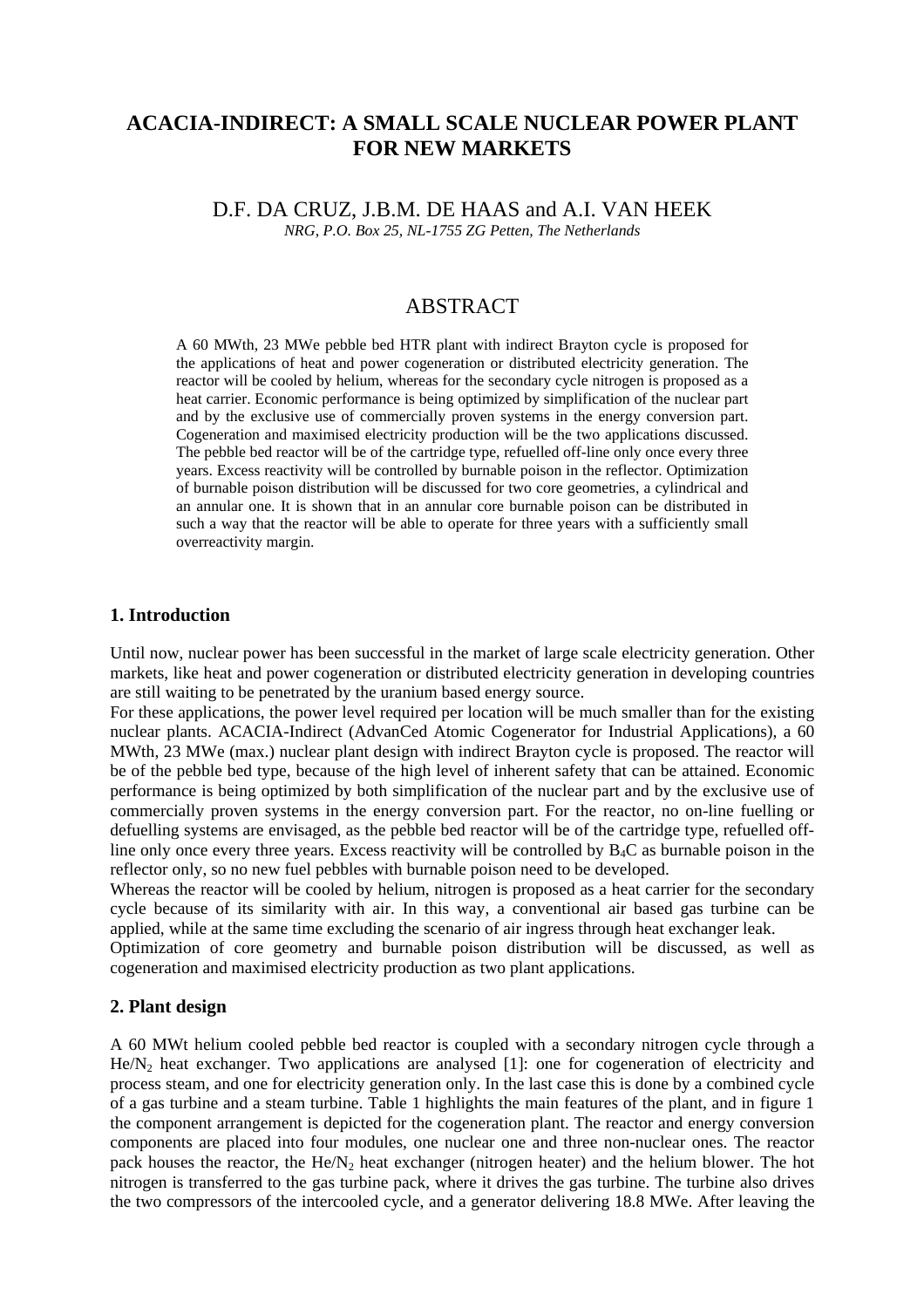turbine, the gas, now cooled down to  $516^{\circ}$ C, flows to the adjacent heat cogeneration unit. Here it is directed through four heat exchangers in a row: the heat recovery steam generator, the recuperator, the feedwater heater and the precooler. By now, the gas has been cooled down to 28<sup>o</sup>C, and is sent back to the gas turbine pack for intercooled compression. Before being sent back to the nitrogen heater it is preheated in the recuperator to 299°C. For the combined cycle electric plant, the hot steam leaving the heat recovery steam generator is expanded in an additional steam turbine coupled with a second generator, giving an additional 5.2 MWe.

Table 1 Main features of ACACIA indirect cycle plant, in cogeneration mode and in electricity-only mode.

|                                                                 | Baseline     | Combined cycle |
|-----------------------------------------------------------------|--------------|----------------|
|                                                                 | cogeneration |                |
| Reactor power (MWt)                                             | 60           |                |
| Core inlet/outlet temperatures $(^{\circ}C)$                    | 352/900      |                |
| Net electrical power output (MWe)                               | 18.1         | 23.2           |
| Gas turbine output (MWe)                                        | 18.8         | 18.8           |
| Steam turbine output (MWe)                                      |              | 5.2            |
| Process steam production $(t/h, 425^{\circ}C/4.14 \text{ MPa})$ | 27.8         |                |
| Net power generation efficiency (% max.)                        | 30.1         | 38.7           |
| Net total thermal efficiency (%)                                | 70.0         | 38.7           |



Fig.1 ACACIA cycle design for cogeneration of electrical power and process steam.

The core outlet temperature is set  $900^{\circ}$ C, which is below what has been or will be demonstrated by the fuels in AVR, HTR-10, HTTR, etc. No safety hazard of water or steam ingress into primary system exists, since all water and steam circulation is remotely located in the third loop. The nitrogen heater is essentially pressure balanced with a slightly higher secondary pressure to ensure that no fission products will enter the secondary system in case of leaking tubes. The reactor vessel will be kept below 370°C, so normal SA533 steel can be used. The nitrogen heater can be designed as compact as an HTR steam generator, by selecting a large temperature difference of  $50^{\circ}$ C between the primary and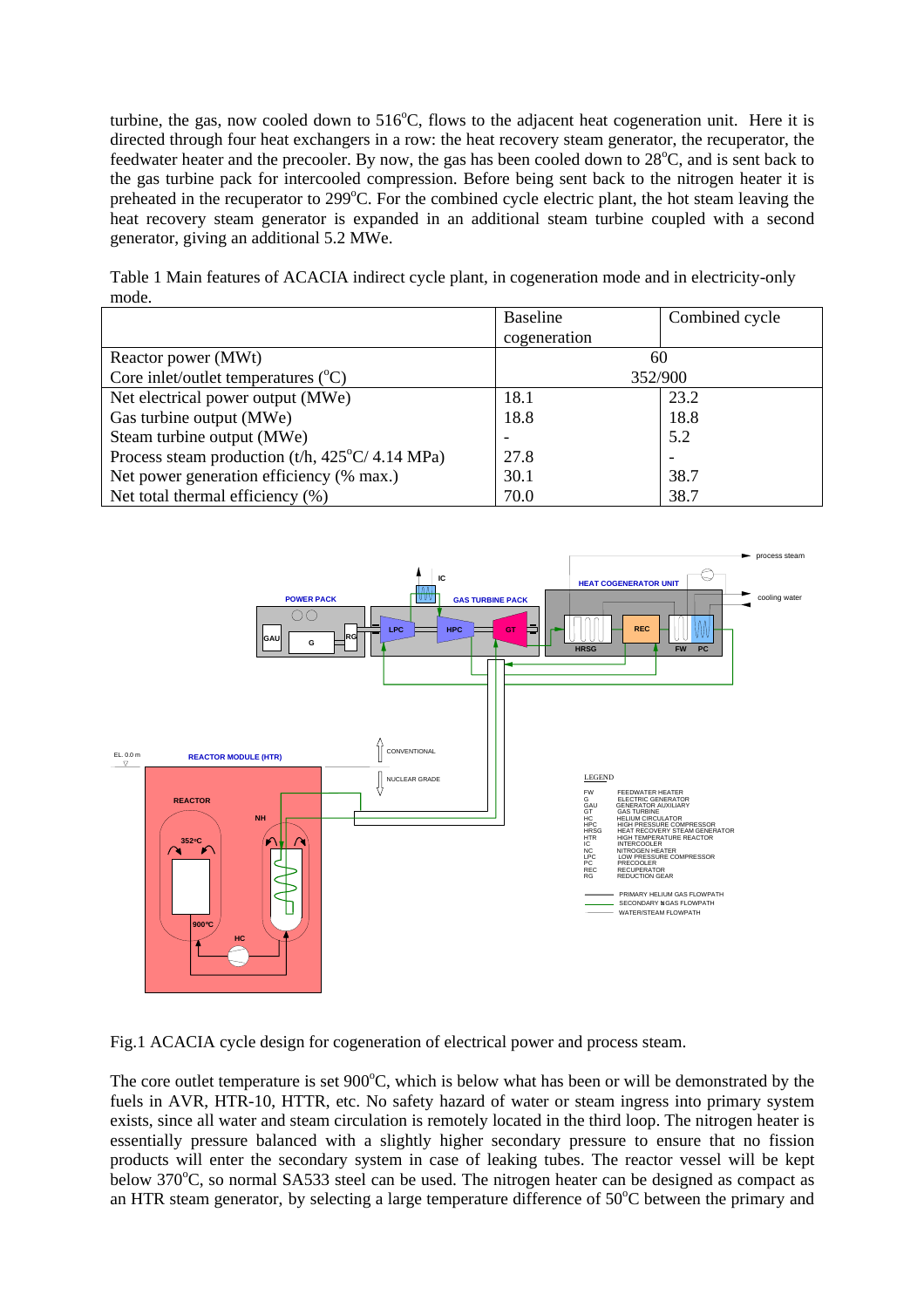secondary inlet and outlet fluids, an optimal pressure balance inside and outside of the tubes and a minimal tube wall thickness.

Whereas for direct cycle systems a helium turbine needs to be developed and commercialized, a simplification goal in this study is adaptation to conventional or existing components and systems so that the available experience becomes sufficient enough to minimize any significant R&D requirements and deployment risks.

The past and current system and component technologies that support the present  $N_2$  closed cycle are identified below:

- A number of past closed cycle air gas turbine generators were built for up to 30 MWe in Europe, the U.S. and Japan; Some of the plants were operated for up to 100,000 -150,000 hrs.
- More modern gas turbine technologies developed in conventional gas turbines such as dry gas shaft seal, high temperature blade materials, aerodynamic and rotor dynamic modeling will greatly improve the closed cycle experience of the past.
- Conventional gas-to-water coolers and heat recovery steam generator.
- Conventional or retrofitted steam turbine and auxiliaries.
- The present design study has identified little or no R&D requirements for the ECS of the HTR indirect cycle plant and that all major equipment can be obtained based on available experience or from off-the-shelf products (technology references will be provided as required).

### **3. Core design**

The cartridge core is the ultimately simplified pebble bed core besides the recirculation, OTTO and PAP cores [2]. The core is loaded at once with fresh pebbles, and then operated for three years without refuelling or fuel shuffling. After this period the entire core is replaced. The associated loss of fuel utilization efficiency will be offset by a reduction of capital and O&M costs.

A core study has been made as an investigation about the parameters needed to obtain a pebble core with an as flat as possible reactivity behaviour as function of the time between two fuel reloads. This flatness is needed to have a sufficiently small and constant excess reactivity to be controlled by control rods or gas flow. The idea is to use the pebble fuel composition as proposed for the PBMR plant, with 8.1% enrichment and 9 g of heavy metal per fuel element. Excess reactivity will be controlled by B4C as burnable poison in the reflector. A parameter study regarding core geometry, poison location and concentration is discussed in this section.

The technique of using burnable poison in the reflector of a pebble bed reactor has been proposed in the paper by Van Dam [3]. Instead of a 1-D 2-groups diffusion approximation we used a 2-D 16 neutrongroups approach. The 16-groups nuclear data were condensed from 172-groups cell calculations, based on JEF2.2 data, in which the double heterogeneity of the pebbles was taken into account. For a 60 MW reactor two geometries were modelled in the WIMS/SNAP-code, a cylindrical and an annular one. The first has a pebble bed core with radius 1.45 m and height 6.50 m (average core power density 1.4 MW/m<sup>3</sup>) leaving 0.5 m of void on top of the bed till the top reflector.



The cylindrical core is surrounded by a graphite side reflector of 1.0 m thickness and an effective top and bottom reflector of 2.0 m, based on the earlier direct cycle ACACIA design with PAP fuelling [4]. In the side reflector zones were applied to which burnable boron could be added. Results of these calculations for different initial boron concentrations (1, 50, 75 and 100 ppm of natural boron) and as function of the number of

*Fig 1. Reactivity as function of the number of full power days for different boron concentrations in the side reflector.*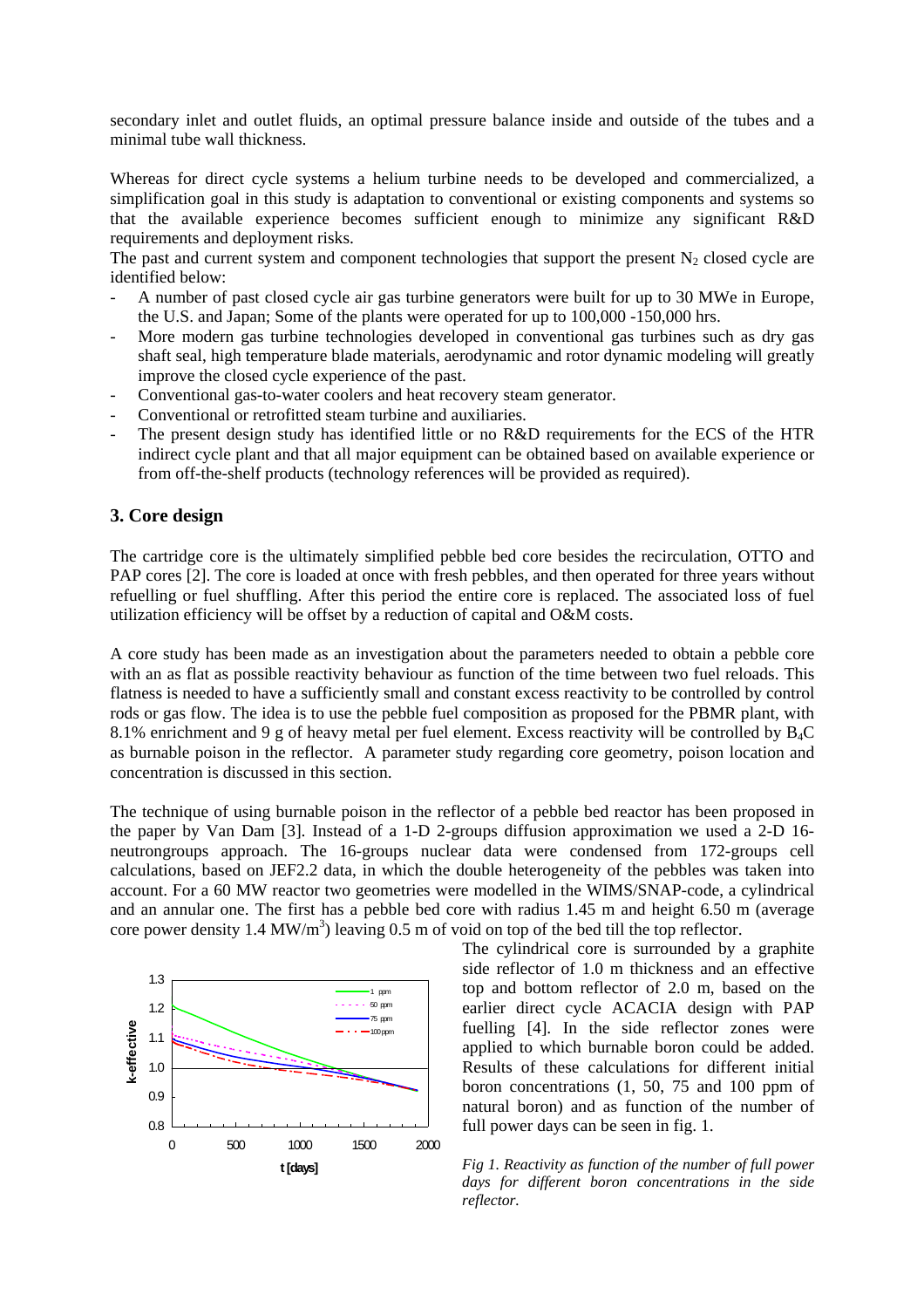From this figure it can be seen that for a cylindrical core the excess reactivity can be suppressed but will keep a to steep descending tendency during cartridge lifetime, while reducing the lifetime too much. Another disadvantage of poison in the side reflector will be the partial suppression of the control rod worth in the reflector because of the lowered thermal flux importance by the poison in this region.

To obtain an annular core an inner reflector of solid graphite, with radius 0.6 m was placed in the centre of the core. To maintain the same averaged power density the core was elongated to 7.5 meter. In fig. 2 the borated regions in the inner and outer (side) reflectors are indicated by the dashed lines. The effect of poisoning respectively the bottom, inner and outer reflector has been examined.



*Fig 2. Sketch of the ACACIA model with annular core.* 

*Fig 3. Reactivity effect for 50 ppm boron in the different reflector regions.* 

Boron in the bottom reflector did not give a significant effect because of the small absorbing area compared to the reflector surface. This did not show as a tool to tailor the reactivity curve.

To compare the influence on the reactivity due to boron in the outer or inner reflector, calculations have been done for 50 ppm boron in the borated regions of the inner or outer and both reflectors. The results are given in fig 3. The references case for 1 ppm or natural boron impurity has been given as well. It can be seen that the influence of the inner reflector is stronger especially in the begin of the lifetime, this is due to the "flux trapping" in the inner core resulting in a high thermal flux importance but also in a faster depletion of the boron in the region.

The required effect of reflector poisoning was found for the annular core with inner reflector poisoning only. From the results given in fig 4 it can be seen that increasing the boron content leads to a flattening the reactivity curve, until there is so much boron that the reactivity increase due to the boron depletion can not keep pace with the decrease by the fuel depletion. For a boron concentration of about 150 ppm the reactivity curve is almost flat until about 1000 full power days. It can also be seen that the period where  $k_{\text{eff}} > 1$  increases as well with the boron concentration.